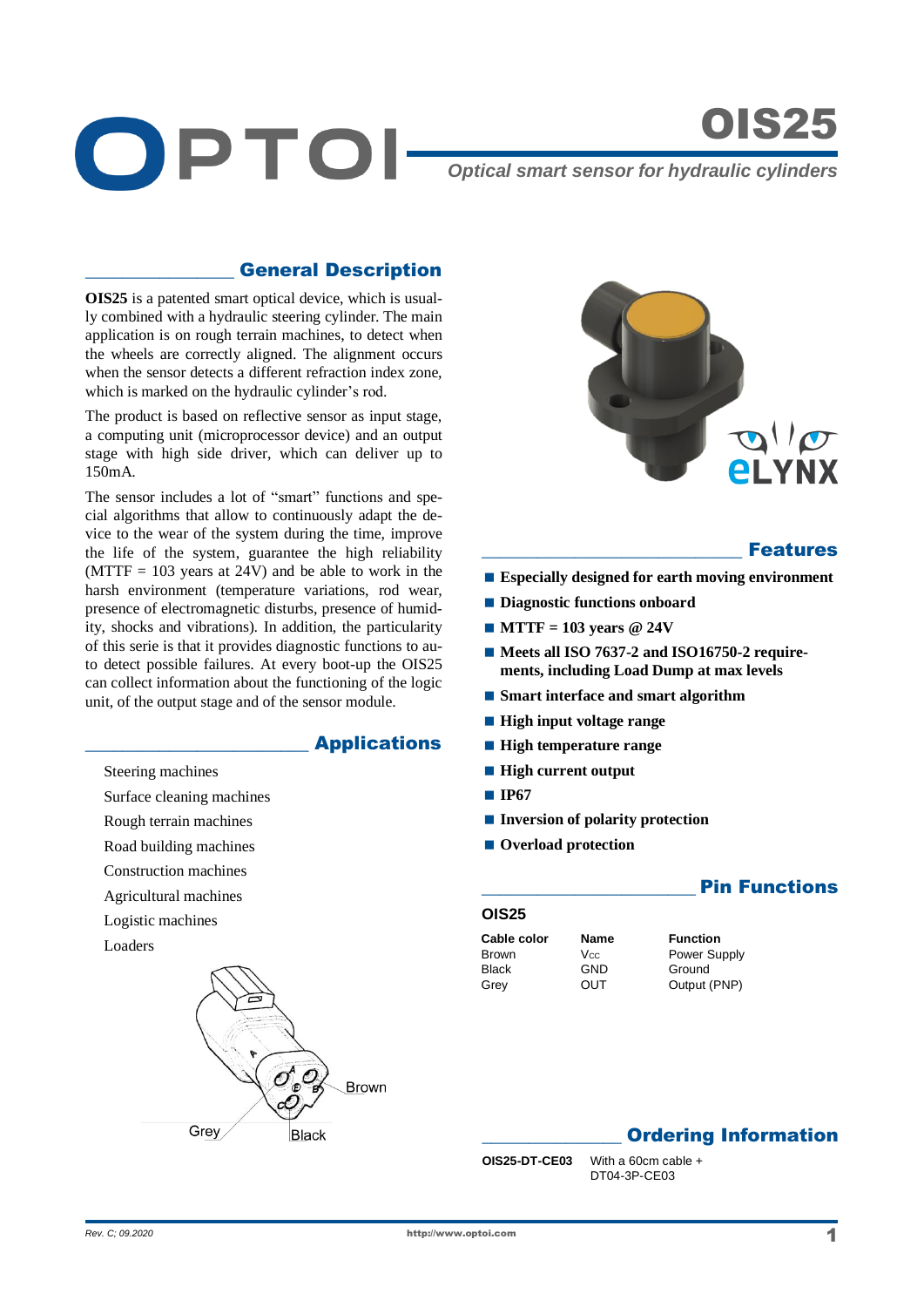#### **ABSOLUTE MAXIMUM RATINGS**

| Symbol       | <b>Parameter</b>                                      |       | Max | Unit |
|--------------|-------------------------------------------------------|-------|-----|------|
| Ts           | Storage Temperature                                   |       | 85  | °C   |
| ТA           | Operating Temperature Range                           | $-20$ | 80  | °С   |
| $V_{\rm CC}$ | Supply Voltage Range                                  |       | 30  |      |
| lo           | Max output current (depending on ambient temperature) |       | 150 | mA   |

*Stresses beyond those listed under "Absolute Maximum Ratings" may cause permanent damage to the device. Exposure to absolute maximum rated conditions for extended periods may affect device reliability.*

# **ELECTRICAL CHARACTERISTICS**

 $T_A = 25^\circ \text{C}$ , unless otherwise noted.

| Symbol          | <b>Parameter</b>                        | <b>Conditions</b>                                 | Min       | <b>Typ</b> | Max  | Unit      |
|-----------------|-----------------------------------------|---------------------------------------------------|-----------|------------|------|-----------|
| $V_{\rm CC}$    | Supply Voltage Range                    | battery                                           | 8,5       | 24         | 30   | V         |
| Vi              | Jump start voltage allowable            |                                                   |           |            | 36   | V         |
| <b>OL</b>       | Overload protection (output shutdown)   | 8V < Vcc < 30V                                    |           |            | 340  | mA        |
| lcc             | Device current consumption              | No load, whole voltage and tem-<br>perature range |           | 15         | 30   | mA        |
| <b>LOAD</b>     | Load current                            | 8V < Vcc < 30V                                    |           | 100        | 150  | mA        |
| V <sub>OH</sub> | Output voltage high                     | 8V < Vcc < 30V                                    | $Vcc-0.7$ |            | Vcc  | V         |
| $V_{OL}$        | Output voltage low                      | Vcc = 30V R <sub>L</sub> <30k $\Omega$            | $\Omega$  |            | 700  | mV        |
| $\mathsf{R}$    | Min detection range                     | $IL$ $\alpha$ $\sim$ = 100 mA                     | 3         |            |      | ms        |
|                 | Max detection speed (mark width of 3mm) |                                                   |           |            |      | m/s       |
| $t_{D1}$        | Setup and diagnostic functions          | At the Boot-Up                                    | 590       | 600        | 610  | ms        |
| $t_{D2}$        | Diagnostic signal                       | At the Boot-Up                                    | 1590      | 1600       | 1610 | ms        |
| τ               | Response time                           | ON-OFF ILOAD=100mA                                |           | 20         | 30   | <b>US</b> |
|                 |                                         | OFF-ON ILOAD=100mA                                |           | 50         | 100  | <b>us</b> |

## **MECHANICAL CHARACTERISTICS**

| <b>Symbol</b> | Parameter                                         | <b>Conditions</b> | Min | Typ        | Max              | Unit |
|---------------|---------------------------------------------------|-------------------|-----|------------|------------------|------|
| IP            | Protection grade                                  |                   |     |            | IP <sub>67</sub> |      |
| Out           | Output configuration                              |                   |     | <b>PNP</b> |                  |      |
| LC.           | Length tolerance (cable $3x0.5$ mm <sup>2</sup> ) |                   |     | ± 20       |                  | mm   |

## **RELIABILITY PARAMETERS**

| <b>Symbol</b> | Parameter            | <b>Conditions</b> | Value         | Unit  |
|---------------|----------------------|-------------------|---------------|-------|
| <b>MTTF</b>   | Mean Time To Failure | 30°C. 24V         | 103           | Years |
| DC            | Diagnostic           | At the Boot-Up    |               |       |
|               | Structure            |                   | Not redundant |       |

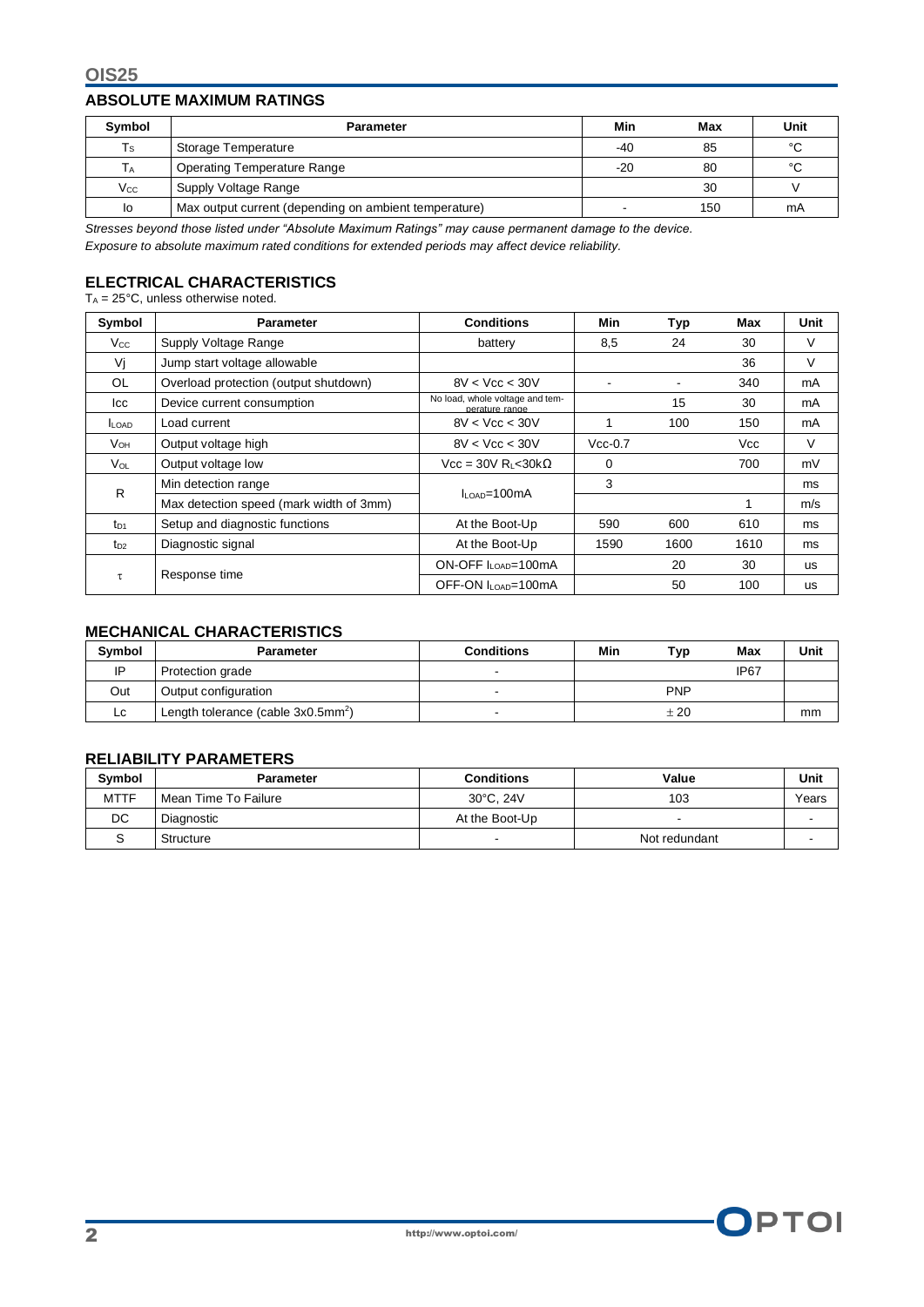#### **MECHANICAL DIMENSIONS**

The dimensions are expressed in mm, tolerance ±0.1mm.





## **OUTPUT CONFIGURATION**



**Figure 2 – OIS25-DT-CE03 configuration**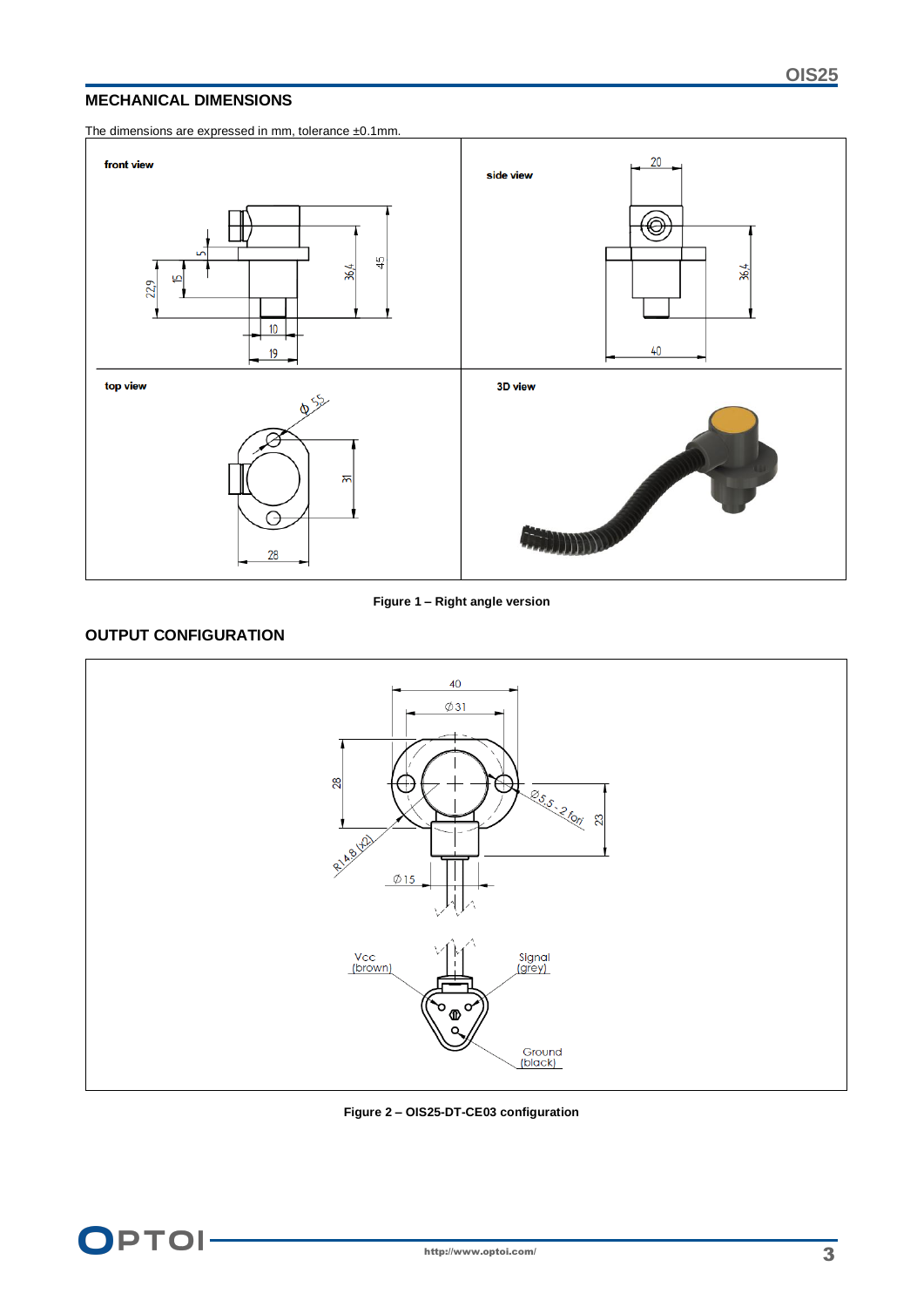## **REGULATORY COMPLIANCE TABLE**

| Reference norma-                                                                                                                                                | <b>Description</b>                                                                              | <b>Test Type</b>          | <b>Status</b>     |
|-----------------------------------------------------------------------------------------------------------------------------------------------------------------|-------------------------------------------------------------------------------------------------|---------------------------|-------------------|
| ISO13766 cl. 5.6                                                                                                                                                | Earth moving machinery: broadband and narrowband emissions from<br><b>ESA</b>                   | Emission                  | pass              |
| ISO13766 cl. 5.6                                                                                                                                                | Earth moving machinery: immunity of ESA to electromagnetic radia-<br>tion                       | Emission                  | pass              |
| ISO13766 cl. 5.8-5.9                                                                                                                                            | Immunity of ESA to electromagnetig radiated, bulk current injection,<br>electrostatic discharge | Immunity                  | pass              |
| EN 60068-2-6                                                                                                                                                    | Sinusoidal vibration test                                                                       | Environmental test        | pass              |
| EN 60068-2-27<br>Shock test                                                                                                                                     |                                                                                                 | Environmental test        | pass              |
| Road vehicles - Electrical disturbances<br>from conduction and coupling.<br>ISO 7637-2<br>Part 2:<br>Electrical transient conduction along<br>supply lines only |                                                                                                 | Immunity                  | pass              |
| Road vehicles - Environmental<br>conditions and testing for electrical<br>ISO 16750-2<br>and electronic equipment.<br>Part 2:<br><b>Electrical loads</b>        |                                                                                                 | Immunity                  | Pass <sup>†</sup> |
| EN 60529                                                                                                                                                        | Degrees of protection provided by enclosures                                                    | Dust and water protection | IP67              |

**Table 1 – Compliance table**

*† Load Dump pulse and Cranking pulse only.*

OPTOI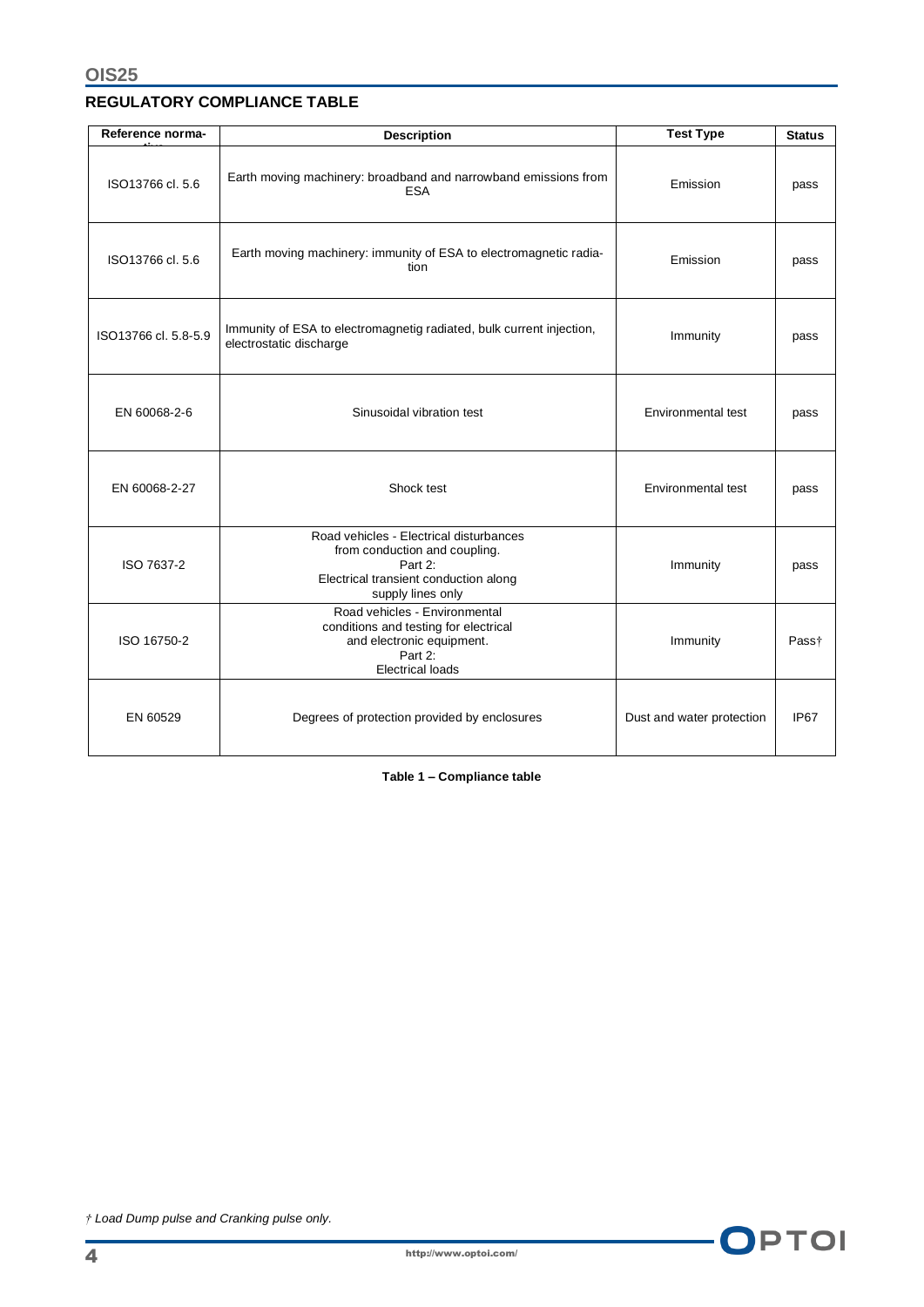# Application circuits

## **RESISTIVE LOAD**

A typical output load is a lamp. For such resistive loads no precautions shall be taken: the output stage is protected against reverse of polarity, short circuit and temperature. The power absorbed by the output stage is equal to RDSON \* Iload.



**Figure 3 - Resistive load connection and V<sub>OUT</sub> transition graph** 

#### **INDUCTIVE LOAD**

Inductive loads are described by inductance L and resistance R. At switch ON, the inductive load causes a slow current ramp up, based on the time constant τ=L/R. At switch OFF, due to inductance, the current attempts to continue to flow in the same direction, which causes the load voltage to invert.



**Figure 4 – Inductive load connection without protection**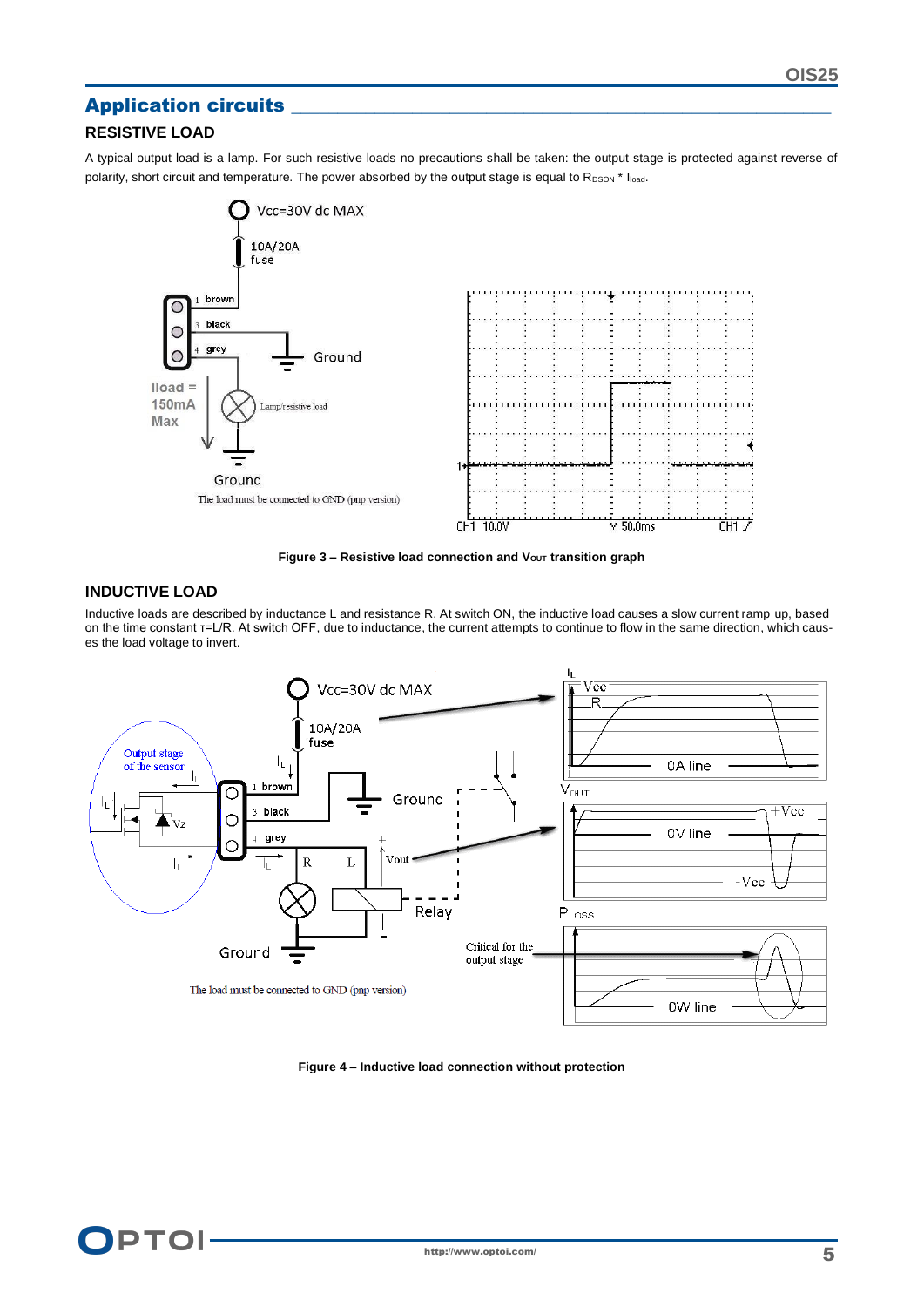In this case, depending on the supply voltage and on the time constant, there is a real risk to break the output stage of the sensor. The output stage is composed of a logic stage, a power mosfet and a zener diode: the diode protects the output against overvoltages. If the  $V_{DS}$  of the output stage during the transitory becomes very high (double the Vcc value) for long period, it can destroy the mosfet or the zener protection diode inside the output stage.

In order to avoid this possible situation, the use of a freewheeling diode in parallel to the load is recommended.



The load must be connected to GND (pnp version)







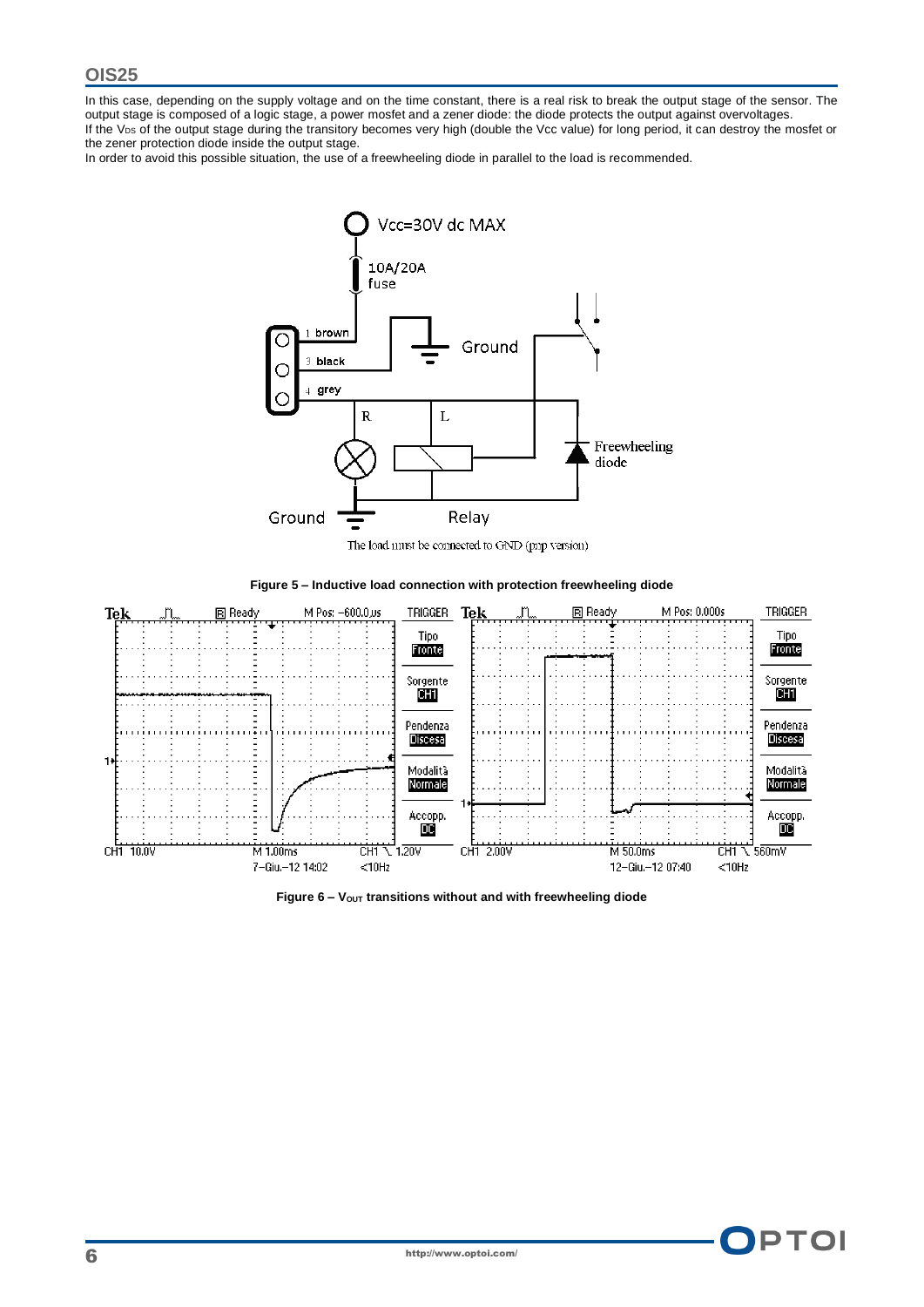## Load dump considerations

Load dump means the disconnection of a powered load. It can cause large voltage spikes from the inductive generator(s).

In automotive electronics, it refers to the disconnection of the vehicle battery from the alternator while the battery is being charged. Due to such a disconnection of the battery, other loads connected to the alternator see a surge in power line.

Load dump may occur as a result of cable corrosion, poor connection or of intentional disconnection with the engine running.

The pulse shape and parameters for an alternator with no centralized load dump suppression (Chap. 4.6.4 Test A ISO16750-2 2010.) are given in Figure 7 left side. The pulse shape and parameters for an alternator with centralized load dump suppression (Chap. 4.6.4 Test B ISO16750-2 2010) are given in Figure 7 right side.

The OIS25 is protected against load dump disturbs (see Chap. 4.6.4 ISO16750-2 2010) at 24V: the load dump amplitude is suppressed (clamped) by the addition of two limiting devices, which preserve the electronic from these destructive pulses.



| Parameter                                                                                                                                                                                 |                                           | Type of system                            |                           |
|-------------------------------------------------------------------------------------------------------------------------------------------------------------------------------------------|-------------------------------------------|-------------------------------------------|---------------------------|
|                                                                                                                                                                                           | $U_{N}$ = 12 V                            | $U_N = 24 V$                              | Minimum test requirements |
| $U_{\rm S}^{\rm a}$                                                                                                                                                                       | $79 \le U_{\rm S} \le 101$                | $151 \le U_{\rm S} \le 202$ V             |                           |
| $R_i$ <sup>a</sup><br>$\Omega$                                                                                                                                                            | $0,5 \leq R_i \leq 4$                     | $1 \leq R_i \leq 8$                       | 10 pulses at intervals    |
| $^{I}$ d<br>ms                                                                                                                                                                            | $40 \leqslant t_d \leqslant 400$          | 100 $\le t_d \le 350$                     | of 1 min                  |
| ms                                                                                                                                                                                        | $10\begin{pmatrix} 0 \\ -5 \end{pmatrix}$ | $10\begin{pmatrix} 0 \\ -5 \end{pmatrix}$ |                           |
| a<br>If not otherwise agreed, use the higher voltage level with the higher value for internal resistance, or use the lower voltage level with<br>the lower value for internal resistance. |                                           |                                           |                           |

**Figure 7 – Load dump typical waveform at 24V: test A (unsuppressed) and test B (suppressed)**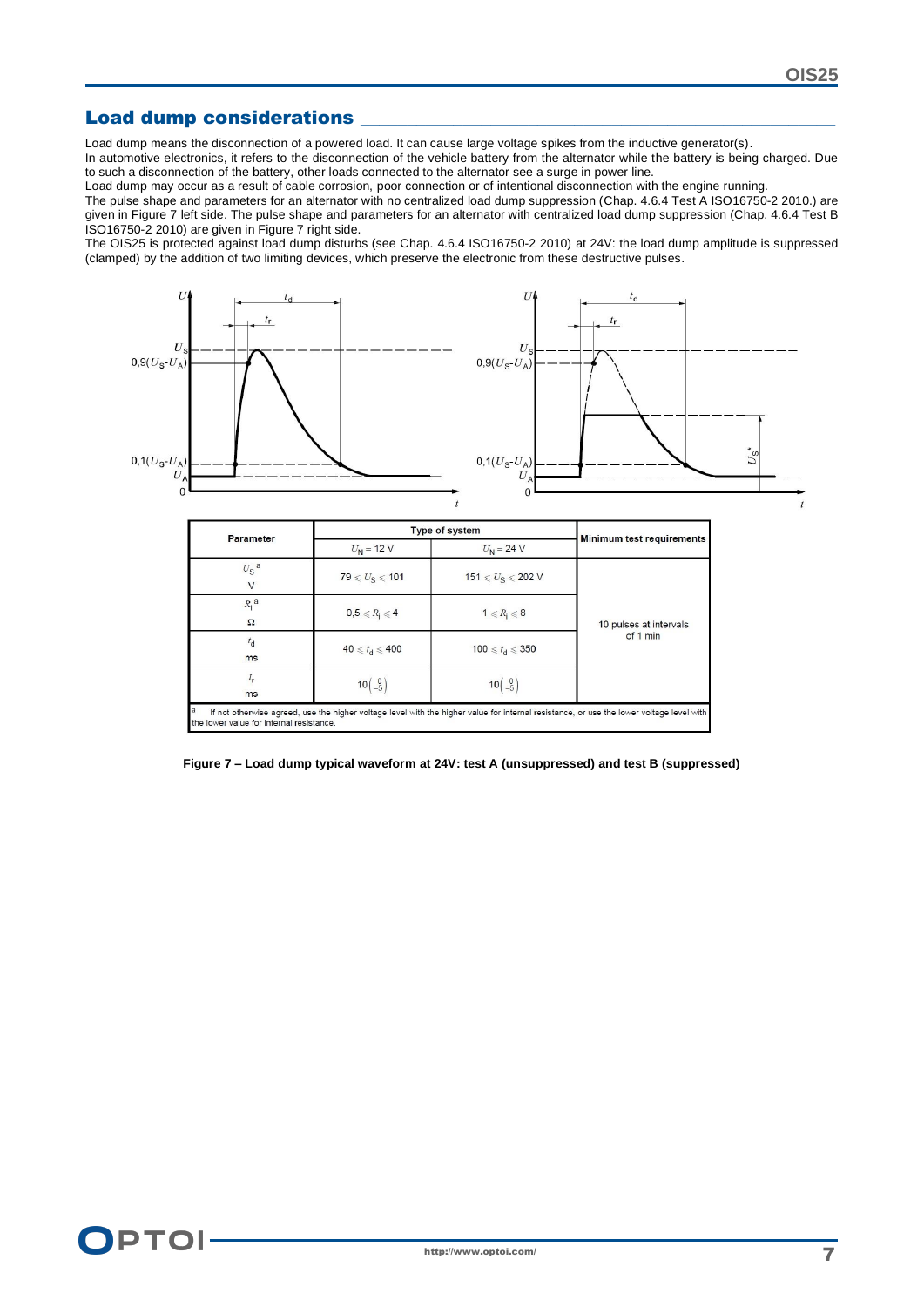## **Diagnostic**

At the boot-up, the sensor enters automatically in diagnostic mode and, for the first 2.2 s the OUT pin is used as signalling output.

The implemented features can diagnose the functioning of:

- the logic unit
- the output stage
- the sensor module.

In case of failure of at least one of this function, the sensor stops working and the results of the diagnostic functions are stored in EEPROM (the EEPROM can be read only by the producer).



**Figure 8 – Diagnostic flow chart**

Note: it is important to avoid the shut down of the sensor during the diagnostic phase. A sudden disconnection of power may cause a wrong diagnosis and, in this case, a new boot up/restart is required.

Note: in order to function properly, the diagnostic must be started only when the sensor is positioned within its cylinder.

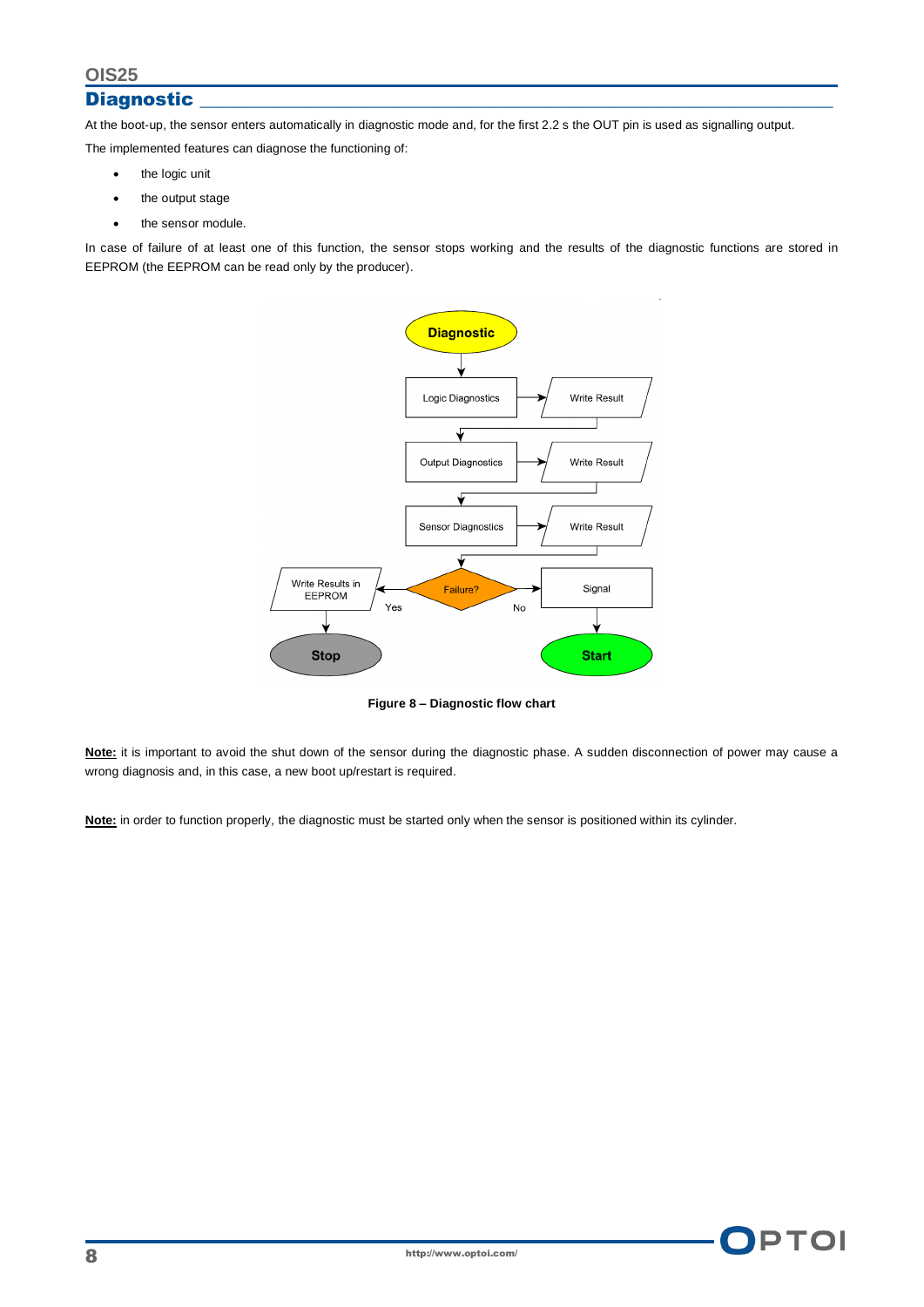# **SIGNAL**

Initially, the system takes 600 ms for the initialization and for the processing of the diagnostic functions. Successively, the sensor functioning state is communicated by means of a 1.6 seconds signal.

The signal is composed by 3 transitions of the duration of 200 ms each (ON-OFF-ON) and by a successive OFF state of the duration of 1 s. At the end of the signal, the sensor enters in operational mode.

In case of failure of any of the diagnosed parts, the output remains OFF, excluding the operational mode.

Note: the first 600 ms of the period of 2.2 s are not significant for the state signalling function. During this time the output changes are caused by the setup phase of the microcontroller and execution of the diagnostic functions.

## Diagnostic





**Figure 9 – Diagnostic signal**

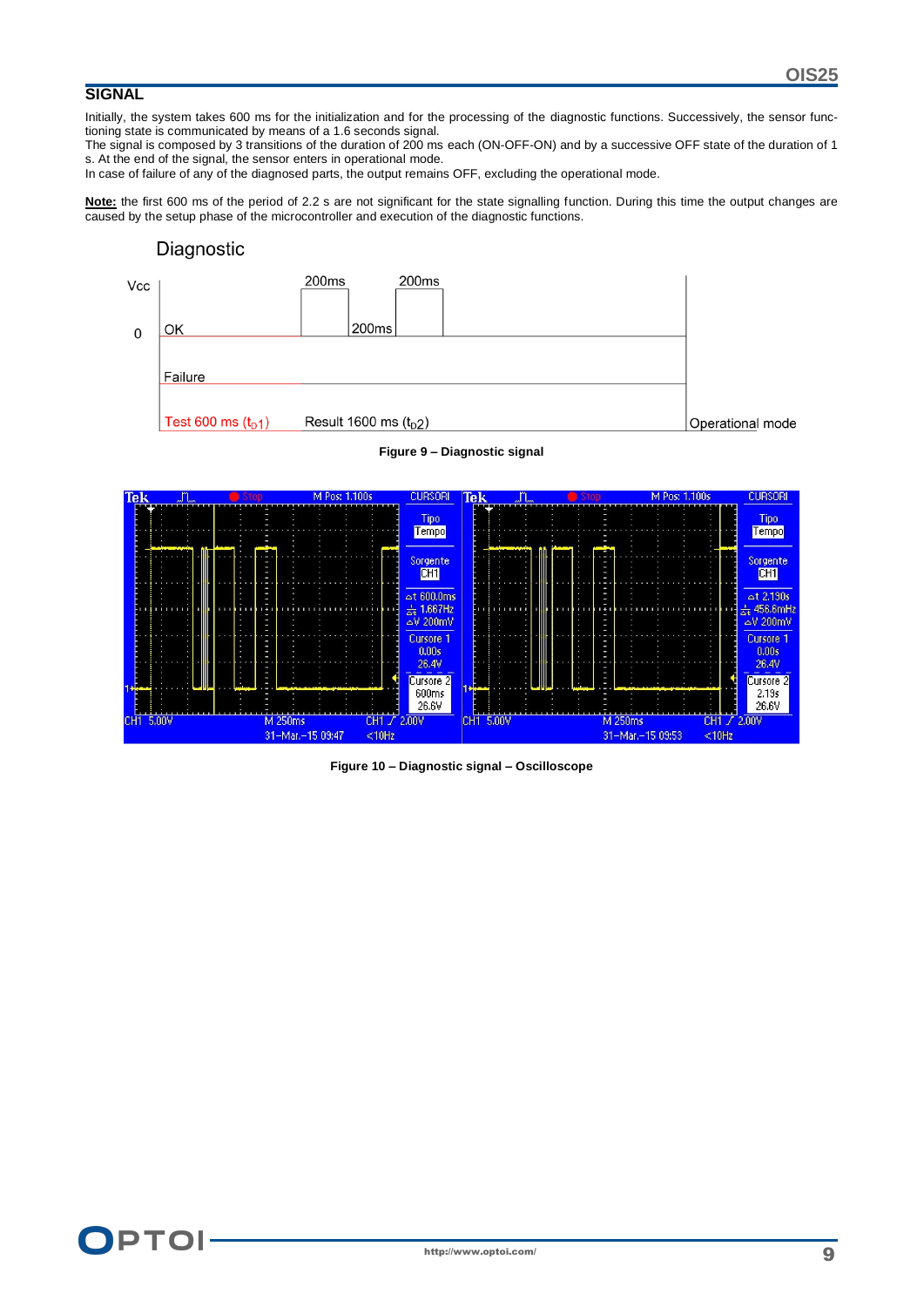## **LOGIC UNIT**

The sensor uses the EEPROM memory embedded in the microcontroller to save some functional parameters. The most important parameter is the gain value of the optical sensor which is set during the calibration phase. To ensure the consistency of the data, the gain value is combined with a 5 bytes hex code and the sequence so obtained is processed to calculate the CRC-8 value (CCITT polynomial).

| <b>EEPROM</b>  |                           |  |  |
|----------------|---------------------------|--|--|
| <b>Address</b> | <b>Value</b>              |  |  |
| 0x00           | <b>Factory Parameters</b> |  |  |
| 0x01           | k٤                        |  |  |
| 0x02           | 66                        |  |  |
| 0x03           | l٤٤                       |  |  |
| 0x04           | l٤٤                       |  |  |
| 0x05           | k                         |  |  |
| 0x06           | <b>Sensor Gain</b>        |  |  |
| 0x07           | <b>Hex Code</b>           |  |  |
| 0x08           | œ                         |  |  |
| 0x09           | ĸ                         |  |  |
| 0x0A           | ĸ                         |  |  |
| 0x0B           | k                         |  |  |
| 0x0C           | CRC-8                     |  |  |
| .              |                           |  |  |
| 0xFD           | Logic Fail                |  |  |
| 0xFE           | Output Fail               |  |  |
| 0xFF           | Sensor Fail               |  |  |

#### **Figure 11 – EEPROM structure**

At every boot-up, the sensor reads from EEPROM the gain value and the 5 bytes code, re-calculates the CRC-8 value and compares it with the CRC-8 value stored in EEPROM. If they are equal, the data stored in memory are valid and there is no memory corruption, otherwise a logic unit failure is reported.

**Note:** During the functioning, the execution of the software is monitored by a watchdog timer. In case of anomalous delays, the sensor resets itself and the diagnostic will be repeated.